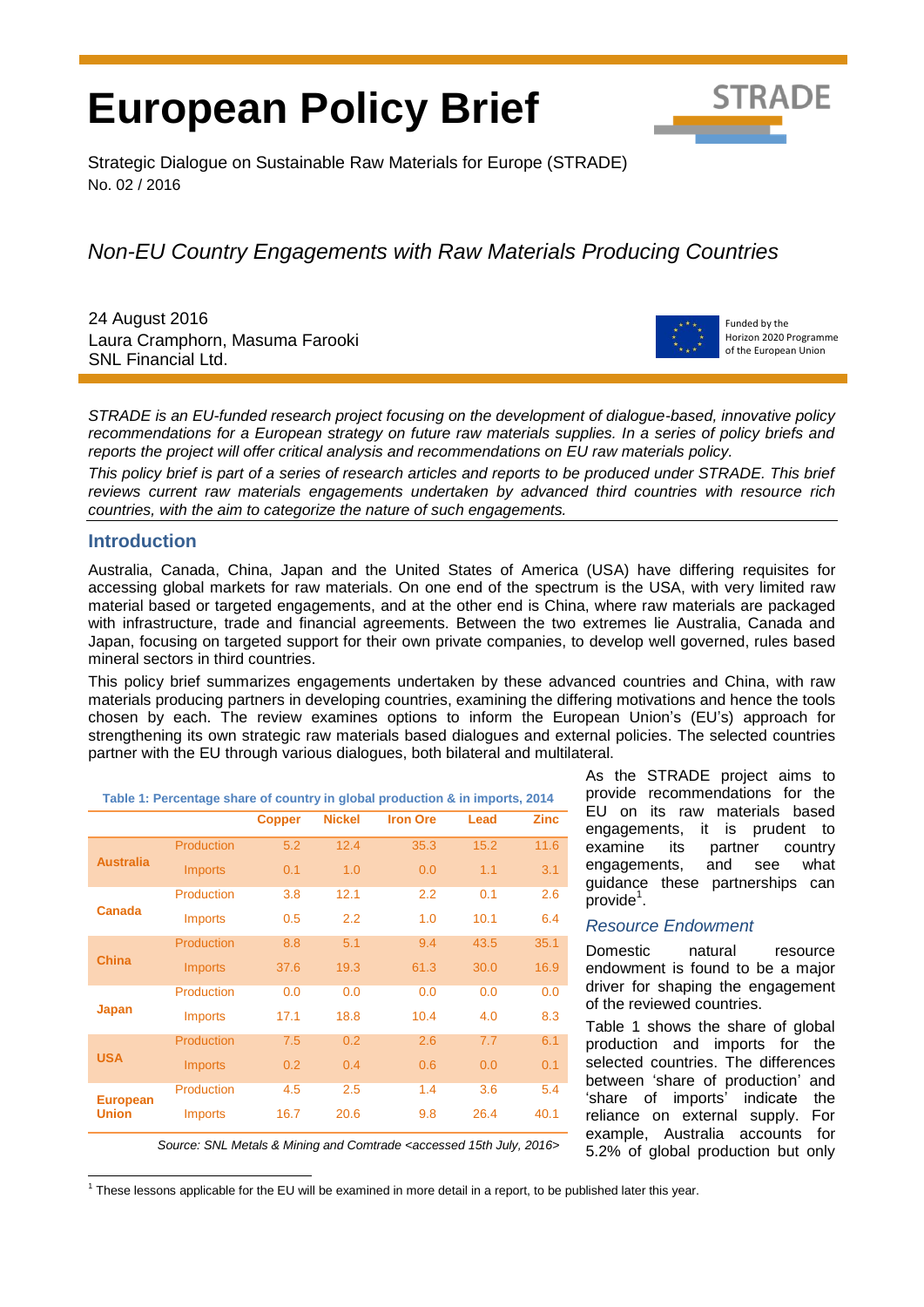0.1% of global imports of copper, indicating low levels of reliance on international supply. Canada, with a similar profile for copper, nickel and iron ore, is dependent on imports for lead and zinc. Japan, like the EU, is dependent on imports for all five minerals.

The profiles of raw materials therefore suggest that Australia, Canada and the USA rely less on international raw materials supply than Japan, China and the EU. These differences have an impact on how each country approaches its engagement with third countries, although there are some differences within each group as well.

# *Linking endowment with engagement*

Resource endowment and a country's dependence on international trade to secure raw materials supply influence the chosen avenue of engagement; ranging from financial, and other forms of direct support for private companies; efforts to create and expand access to the mineral sectors in other countries; efforts to support 'well-governed'<sup>2</sup> mineral sectors in other countries so their private actors are able to operate under stable and transparent regulations; and finally addressing larger development goals related to the extractive sector, such as revenue management and job creation.

The resource rich countries tend to focus their efforts on creating access to well governed markets to enable their private sectors to establish themselves in third countries. In contrast, import dependant countries tend to focus their diplomatic efforts on creating direct and indirect participation in third country mineral sectors.

Both Australia and Canada are resource rich, meaning their domestic production addresses most supply security concerns; together they account for 31% of global mineral exports of the five major minerals (see Table 1). Both countries promote their mining and ancillary companies abroad as well as exporting their human capital.

Whilst China has vast mineral wealth, it is also import dependent for a number of major minerals (see Table 1). The Chinese strategy for ensuring access to global minerals has been aggressive and direct; the 'Resource Financed Infrastructure' model and guaranteed buy-back schemes are the most focused interventions seen amongst the countries under review.

Japan, like China, has a highly developed international resource supply strategy as it is highly dependent on imported raw materials to support its large manufacturing industry. In 2013, Japan was the world's third largest manufacturing economy<sup>3</sup>. It runs a sophisticated outreach programme targeting its domestic firms in accessing and developing resources abroad (including financial support) and in resource rich countries to promote Japanese exploration companies.

The USA, an outlier in this group, tends to rely on its domestic mineral potential and nearest geographical neighbours for resource security, namely Canada and Mexico. In addition, its inward facing strategy sees investment in mineral substitution and recycling.

# *Desired engagement outcomes*

While all countries analysed here conduct some form of resource diplomacy with resource rich developing countries, the desired outcomes of such engagements differ greatly. The USA's inclusion of resource diplomacy as a tool is in the pursuit of overarching foreign policy goals. Australia and Canada present their diplomatic efforts as development assistance; however, these efforts usually result in opening up third country markets to Australian and Canadian companies. China's more directed and focused resource diplomacy strategy moves it closer to supply security, whilst also enabling China to establish its mainly state owned companies in resource rich third countries. Japan uses resource diplomacy to ensure Japanese companies become 'gatekeepers' of geological activities and data within developing countries to strengthen its own security of supply.

The countries under study promote themselves internationally, aiming to locate their companies as the preferred partners for external mineral sector opportunities. In addition to promoting their companies abroad, they also look to export their expertise in the industry, with the aim of embedding their companies in the nascent industry and positioning them as the partner of choice for leading expansion. On one side of the spectrum the Australian, Canadian, Chinese and Japanese governments intervene to provide support (on differing levels) for their private sectors, on the opposite end of the spectrum, the USA pursues a noninterventionist policy and provides very little support for its mining related private sector operating abroad.

The following sections in the brief outline the challenges and opportunities faced by each country, seeking to categorise engagements, with concluding remarks focusing on what would be relevant for the EU.

 $^2$  The concept of what constitutes 'well-governed' is a contested one, and is examined in a policy brief published later this year.

<sup>3</sup> https://www.mapi.net/blog/2015/09/china-solidifies-its-position-world%E2%80%99s-largest-manufacturer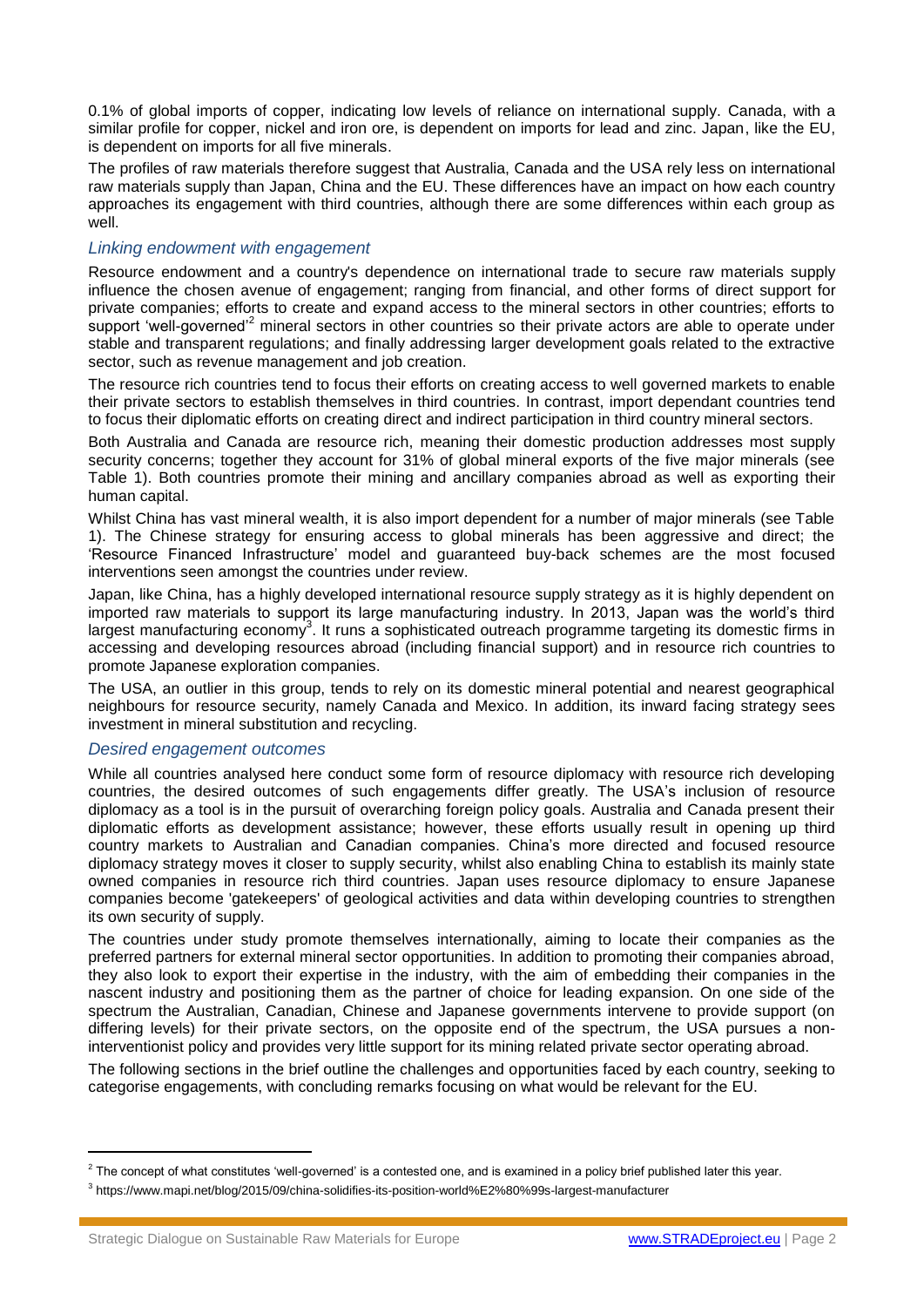# **Australia**

Australia focuses on supporting its mining and ancillary companies to expand abroad and is working to position itself as the partner of choice in mining projects. Its mining heritage and knowledge forms the core of its engagement strategy with other resource rich countries.

# *Creating enabling environments for private actors*

Australia largely carries out external interventions under the Australian Department of Foreign Affairs and Trade (DFAT), which undertakes 'Economic Diplomacy' missions, concentrating on building the capacity of national ministries and promoting Australian companies as experts. With the election of the Abbott government in 2013, Australia's department of International Development, Australian Aid, reduced its geographical mandate and budget<sup>4</sup>. The strategy has seen a shift towards Australia's closest geographical neighbours, including Pacific Island states and Southeast Asia.

The government's priorities have supported Australian mining and ancillary companies to establish themselves and expand market share within resource rich countries. The government also seeks to promote the Australian mining industry as the world leader in a range of disciplines including research and development, health, safety and environment, mining technology and equipment, all of which will help to export Australia's mining industry across the world. Given the mining governance structure in Australia, where individual states such as Western Australia and Queensland are largely independent in how they manage and govern their mineral sectors, individual provincial governments often lead the way in promoting their states and companies at international forums.

#### *Economic diplomatic missions*

On the federal level, support is more diffused. DFAT, for example has supported the African Minerals Development Centre in Addis Ababa, Ethiopia with a grant of USD 5 million<sup>5</sup>. This project is funded with the aim of improving knowledge and governance within the African Continent and partners with other international donors such as Canada and the European Union.

In case of individual countries, DFAT have provided training to the Ethiopian Ministry of Mines on revenue management and co-funded a Strategic Minerals Sector Assessment to inform future interventions in the country's minerals sector. The Turkish Government approached the Australian Government to conduct as investigation into recent mining disasters in the country including a road map for the policy and regulatory reform of the industry. DFAT estimated associated procurement from Australian firms related to the study will be in excess of USD 76 million. In addition, the University of Queensland is expected to establish the Australia-Turkey centre for Mining Excellence in Ankara to act as a resource for Australia to help lead the Turkish industry in best practice.

In Argentina, DFAT supported junior Australian mining companies to gain exploration licenses. Initially, public opposition to mining in some areas prevented the award of exploration licenses to foreign companies. The Australian embassy, together with DFAT, worked with Argentine universities, companies, and mining chambers to promote Australian companies as the world leader in sustainable mining practises to overcome public opposition. The department hosted a number of public events and seminars on the topic. These efforts eventually led to five Australian companies being awarded exploration licenses in recent years. This has significant market penetration opportunities for exploration companies, in a country where 75% of areas with significant mining potential remain unexplored.

DFAT interventions largely combine development initiatives with international diplomacy and trade agreements. The approach is similar to the Chinese approach of packaging engagement (discussed in a later section), although the strength of the interventions are more dissipated across the sectors relative to China's focused approach.

# *Development diplomacy*

Australia through DFAT also funds development assistance projects. In Liberia, DFAT funds Building Markets International (an NGO), through which the government is helping mining companies to meet local content requirements. Through Building Markets International, 128 businesses have won over 2,000 contracts worth USD17 million and created 364 full-time jobs $<sup>6</sup>$ .</sup>

<sup>4</sup> http://www.lowyinstitute.org/issues/australian-foreign-aid

<sup>5</sup> http://www1.uneca.org/ArticleDetail/tabid/3018/ArticleId/1958/Australia-Prime-Minister-commits-initial-5-towards-African-Minerals-Development-Centre.aspx

<sup>6</sup> http://dfat.gov.au/trade/economic-diplomacy/case-studies/Pages/case-studies.aspx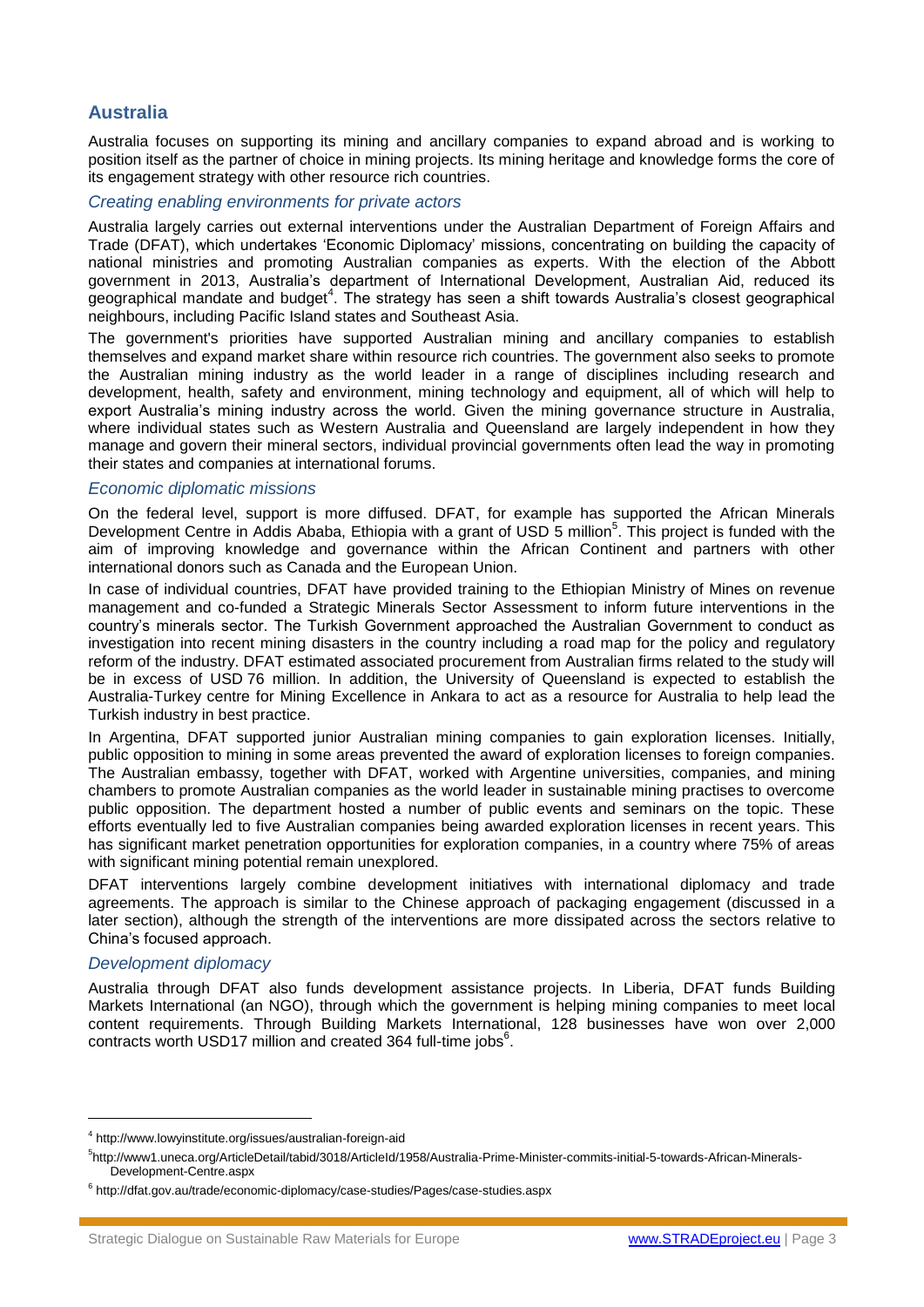# **Canada**

Similar to Australia, Canada conducts economic diplomacy with resource rich developing countries in an effort to support the participation of Canadian businesses in external markets. Over 100 Canadian mining and exploration companies currently operate outside of Canada, with an estimated market value of USD78 billion. Canada's strategy is presented under the auspices of its development priorities; being a leading mining economy; providing development assistance to resource rich countries seems like a logical priority. However, its strategy can also be seen as economic diplomacy focussed on creating access to countries with underexplored mineral potential.

# *Promoting sustainable mining*

Canada's external interventions in the mineral sector are largely through Public Affairs Canada, which seeks to position Canadian businesses as strong development partners. In addition to funding public institutions and conducting its own economic development programs, Public Affairs Canada has also entered into Public Private Partnerships with private mining companies to fund Corporate Social Responsibility (CSR) projects in the developing world. This includes Lundin for Africa Partnership, Lundin Mining's CSR arm, with a grant of USD4.5 million for projects in Ghana, Mali and Senegal. It has also provided USD5.6 million for a partnership between NGO Plan Canada and IAMGOLD for project affected communities in Burkina Faso. However, these programmes have received a vast amount of criticism from industry watchdogs about not being forthcoming with the actual expected outcomes of funding<sup>7</sup>.

Canada, like Australia, is positioning itself as the leader in sustainable and transparent mining practices. It was one of the founding drivers of the Extractive Industries Transparency Initiative (EITI); it has contributed over USD 10 million to support the Transparency Trust Fund, which is a technical multi-sector fund supporting countries implement natural resource transparency standards. With a high number of Canadian exploration and mining companies in developing resource rich countries (57% of public mining companies are listed on the Toronto Stock Exchange<sup>8</sup>), Canada's funding of transparency initiatives appears to be motivated to strengthen governance in developing countries, to ensure a lower risk exposure for its companies.

# Development diplomacy

The Canadian International Resources and Development Institute (CIRDI), a collaborative project between the University of British Columbia (UBC), Simon Fraser University (SFU) and École Polytechnique de Montréal (EPM), also directs external Canadian raw materials engagement. The centre funds projects in developing countries to aid governance and state capacity to manage natural resources. The centre currently has thirteen ongoing projects with a combined budget of USD 24.5 million.

# **China**

Relative to the resource independent countries, a different approach is taken by China. China's fast paced growth over the last twenty years has informed its heavily directed engagements with other resource rich countries. The Chinese government (federal and provincial), state institutions such as the Chinese Import Export Bank and State Owned Enterprises, often work together in raw materials based engagements.

# *Bundled engagement*

China's Resource Financed Infrastructure (RFI) and "packaged" Infrastructure Deals (where the infrastructure in question is ancillary to extraction of resources, such as port and rail infrastructure), creates a packaged model of development, resource diplomacy and promoting its private sector abroad simultaneously. This approach has been generally well received by African governments.

China EXIM Bank started to finance such deals in 2004, with more recently the Chinese Development Bank becoming the main lender. Other East Asian countries have followed suit, with South Korea also adopting this model in the last half decade.

Under the model, China provides loans to developing countries for large scale infrastructure projects, with the loan repaid, up to a decade later, in commodities. Although this model has not been well received by civil society and others due to its lack of transparency, among governments in Africa there has been far more positive reception. The model allows developing countries to leverage their natural resources directly, something they were previously unable to accomplish.

<sup>&</sup>lt;sup>7</sup> http://www.theglobeandmail.com/news/world/in-africa-canadas-economic-diplomacy-is-nothing-new/article15626046/

<sup>&</sup>lt;sup>8</sup> http://mining.ca/resources/mining-facts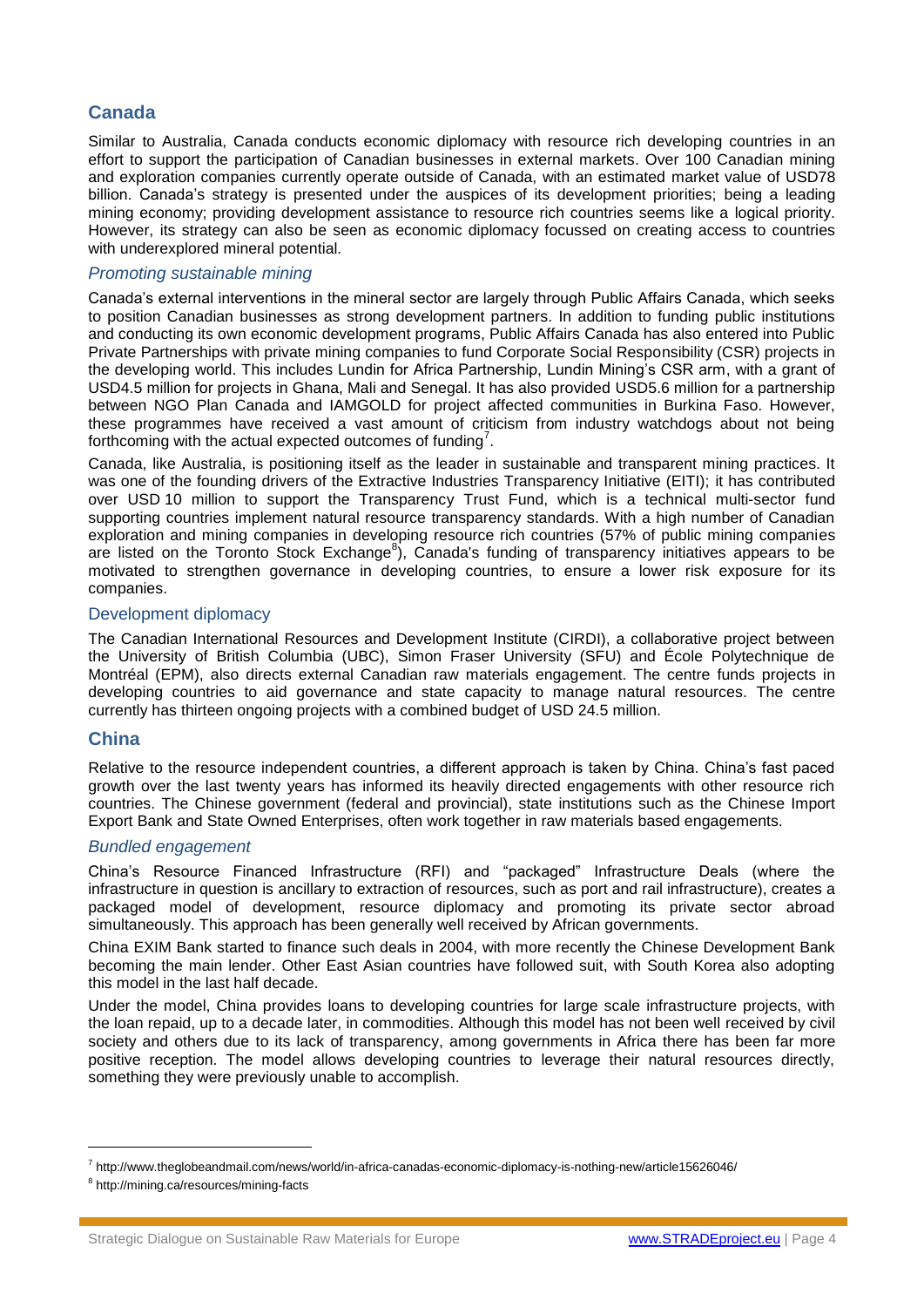China has usually negotiated preferential terms that see Chinese firms contracted to construct the associated infrastructure and gives Chinese firms a 'foothold' in the host economy, with potential for new contracts to be agreed.

RFI deals have been heavily criticised for the lack of transparency surrounding the details of the deal agreed. For example, in 2006 China and the Democratic Republic of Congo (DRC) signed the largest RFI deal with a USD 6 billion funding agreement, USD 3 billion for mine development and associated infrastructure for the SICOMINES project in Southern DRC<sup>9</sup> and an additional USD 3 billion for unassociated infrastructure projects. The project has up to 6.8 million tonnes in proven resources of copper and cobalt. However, since 2008 no official figures have been released as to the agreed amount of raw material to repay the loan. The project has been plagued with problems surrounding lack of clarity within and lack of support from the DRC government, and production at the mine has been delayed by four years, leading to criticisms about wider economic benefits of the deal for DRC citizens. Whilst, no doubt an interesting model, it involves a long lead time, dependent on however long mine production takes to come 'online'; this is usually in excess of eight years. The strategy, therefore, has long term aims to bolster supply stability, rather than medium to short term goals.

# **Japan**

JOGMEC (Japan Oil, Gas and Metals National Corporation) is the Japanese government agency mandated with ensuring a stable supply of mineral resources for the country. In addition to its domestic offices, it has thirteen overseas offices in Africa, Europe, Asia, Oceania, North and South America. The agency is funded by the Japanese Ministry of Economy, Trade and Industry. It aims to enable stable access for Japanese industry to raw materials that are integral to Japan's sophisticated manufacturing industry.

# *Targeted business support for private actors*

The agency will fund and implement geological surveys through a Joint Venture (JV) model. The JV model presents an opportunity for host country companies to partner up with and therefore learn from a Japanese company with extensive experience, offering additional value for the partner country. The survey results are then made available to the partner country in which the survey is being conducted and to Japanese companies who are involved (either wholly owned or through JV models). This enables Japanese companies first right of refusal to potential mineral resources and to apply for exploration and production licenses. The model ensures Japanese companies become 'gatekeepers' of geological information throughout the process.

Perhaps the most persuasive way in which the Japanese government ensures its industry has access to raw materials is by providing equity capital and loans for Japanese companies with interests in projects outside Japan, specifically for high risk projects. This allows Japanese companies to develop deposits that may not necessarily be exploited by other commercial entities.

In addition to equity loans, JOGMEC also offers liability guarantees for development funds lent by private financial institutions to Japanese companies. This engagement makes raising capital for large scale mine developments attractive for private lending companies and again contributes toward direct ownership and management of deposits and operations.

JOGMEC initiatives seek to reduce some of the risk associated with developing deposits abroad and make it easier for companies to raise capital for higher risk projects. This provides Japanese companies with a competitive edge, gaining access to deposits abroad to support a direct and sustainable supply of raw materials for Japanese industry.

# *Development diplomacy*

JOGMEC, on behalf of Japan, uses soft diplomacy for engagement. In 2013 and subsequently 2015, JOGMEC hosted J-SUMIT (Japan-Africa Mining & Resources Business Seminar), a two day event with over 2,000 attendees, including stakeholders from government and industry from Africa and Japan. The workshops aim to promote Japanese mining technology to accelerate natural resource development in Africa<sup>10</sup> and build business relationships.

JOGMEC also hosted the Japan-Africa Ministerial Meeting for Resources Development, which focussed on delivering economic and social development to Africa through promotion of Africa's natural resources and collaboration between the Japanese and African Governments. This event was only attended by government stakeholders from Africa and Japan. In 2015, the event changed its name to Japan-Africa Ministerial Partnership for Resources Development (JAMP).

 9 http://www.reuters.com/article/congodemocratic-mining-china-idUSL8N0ZN2QZ20150708

<sup>10</sup> http://www.meti.go.jp/english/press/2013/0522\_02.html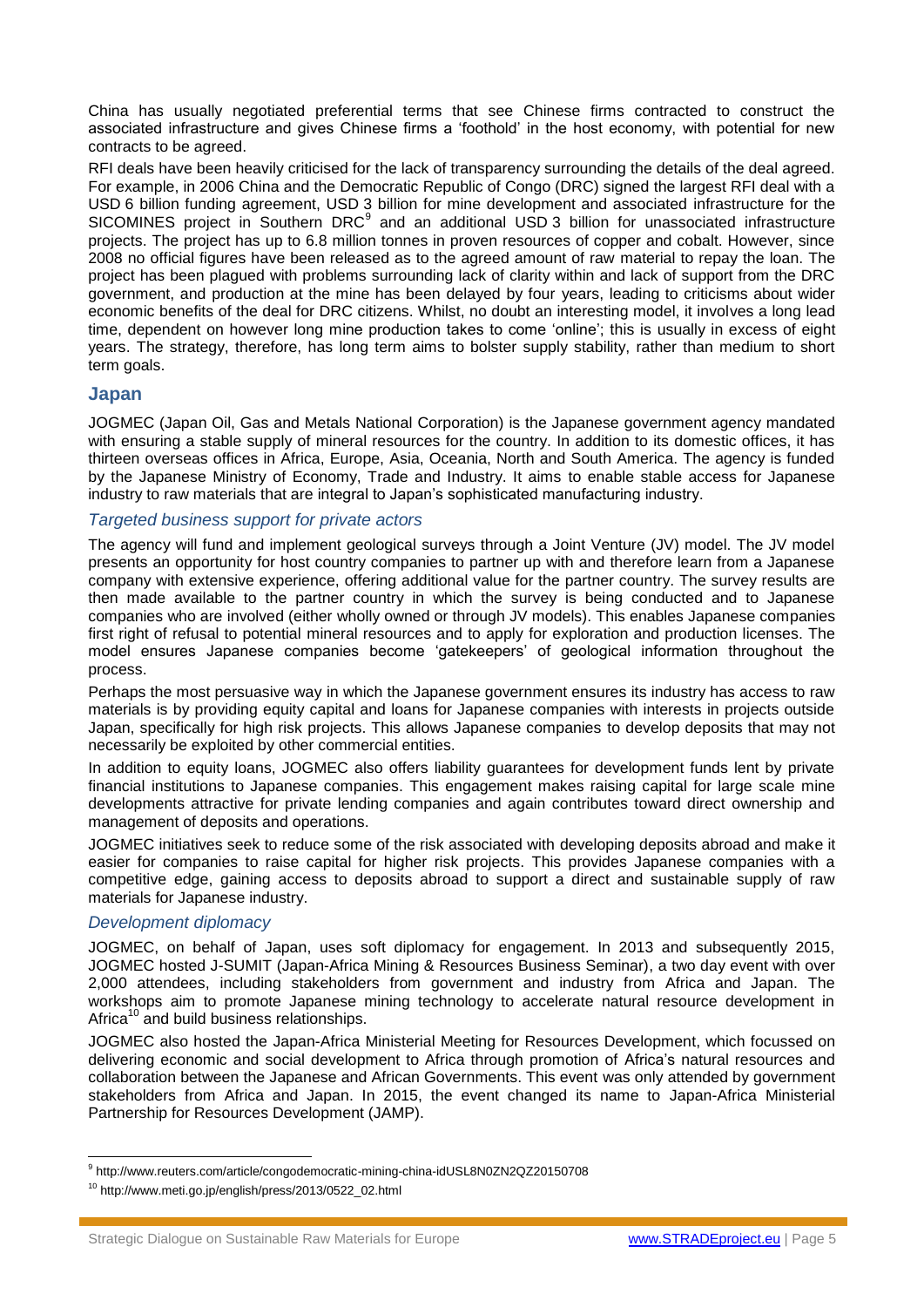During the event in 2013, JOGMEC committed USD 2 billion to train 1,000 natural resource personnel in Africa between 2013 and 2018. In addition, the Japanese minister of Economy, Trade and Industry met separately with nine resource ministers from African countries on a one-to-one basis that aimed to strengthen relations and activities within the two countries.

# **The United States of America**

In contrast to the outward and engaging role taken by Australia, Canada, China and Japan, the USA does not attempt to engage on an international stage to either gain preferential access to raw materials on the global market or to promote USA mining companies as a 'partner of choice' internationally.

# *Passive engagement*

The USA employs a passive strategy that relies on a 'laissez-faire' model, allowing the global market to enable the expansion of USA mining companies and access raw materials supply where needed. In cases where there are constraints, the country has chosen international fora to settle disputes and create access to markets, such as the World Trade Organisation (WTO). For example, to counter the high Chinese export taxes on rare earth elements (REE) that were restricting supply, the USA (together with the EU and Japan) filed a case against the government through the WTO. The final ruling against China has probably led to a more stable global supply of these minerals.

Through the development of shale gas, the USA is becoming increasingly energy independent, and as a consequence of the REE crisis of 2013, there is a domestic push for the USA to rely more on its own resources. The USA is actively pursuing a strategy to harmonise and increase the speed of permitting within the USA. Currently, the permitting system differs across USA states, leading to severe delays in mine construction and production. With potential investors complaining about the myriad of permits required before mining can begin<sup>11</sup>, current efforts are focussed on internal issues. Reforming the permitting system to allow for increased harmonisation between state's procedures, leading to increased exploitation of domestic resources and security of supply, is a major focus for USA stakeholders.

# *Development diplomacy*

The USA's approach to resource diplomacy is on much smaller scale relative to its peers and largely a tool to achieve larger foreign policy goals. It has supported capacity building in the natural resource sector of Afghanistan. A USAID programme aims to enhance the Afghanistan Ministry of Mines ability to successfully run tender processes for mining concession areas. There has been worry that government capacity to compliantly award exploration licenses has meant that partisan groups could gain control of mining areas and use small-scale operations to finance their activities. Therefore, in this respect, the USA is carrying out wider state building and within its own foreign policy agenda, supporting the Afghanistan mineral resource sector as one the tools with which to do this.

# **Concluding remarks**

The first policy brief<sup>12</sup> in the STRADE project detailed EU engagements with resource rich countries, using 'policy dialogues' with the aim to secure preferential or free trade agreements to secure its mineral supply. Japan also uses a similar approach of dialogues, centred on events, conferences and workshops. However, the intended outcome of these engagements is not to secure supply through trade agreements, but to ensure Japanese actors are actively involved in the exploration, production and exportation of minerals in third countries and to secure supply through these means.

While policy dialogues between the EU and resource rich countries contain rhetoric of commitment and capacity building of partner country mineral sectors, there has been no financial commitment from the EU. In contrast, Japanese engagements contain large financial commitments to support developing countries' natural resource sectors.

The EU funded geological surveys through the SYSMIN project in the 1980s through to the early 2000s. Information from completed surveys' was then passed onto partner governments and made available to the wider market; it could therefore not be guaranteed that European companies were awarded exploration licences or were involved in the project through to production. The Japanese approach, on the other hand, where results are only made available to partner governments and Japanese companies, ensures a more competitive edge for the latter.

JOGMEC also has the capacity to lend and to provide financial guarantees, while the European Investment Bank (EIB) works separately from the EU's raw materials engagement arm. As detailed in the previous Policy Brief (No 1, 2016), the EIB is a financial institution that is owned and run by the 28 member states of

<sup>11</sup> http://thehill.com/blogs/congress-blog/energy-a-environment/262339-time-for-the-us-to-address-its-mineral-dependence-problem

<sup>12</sup> http://stradeproject.eu/index.php?id=7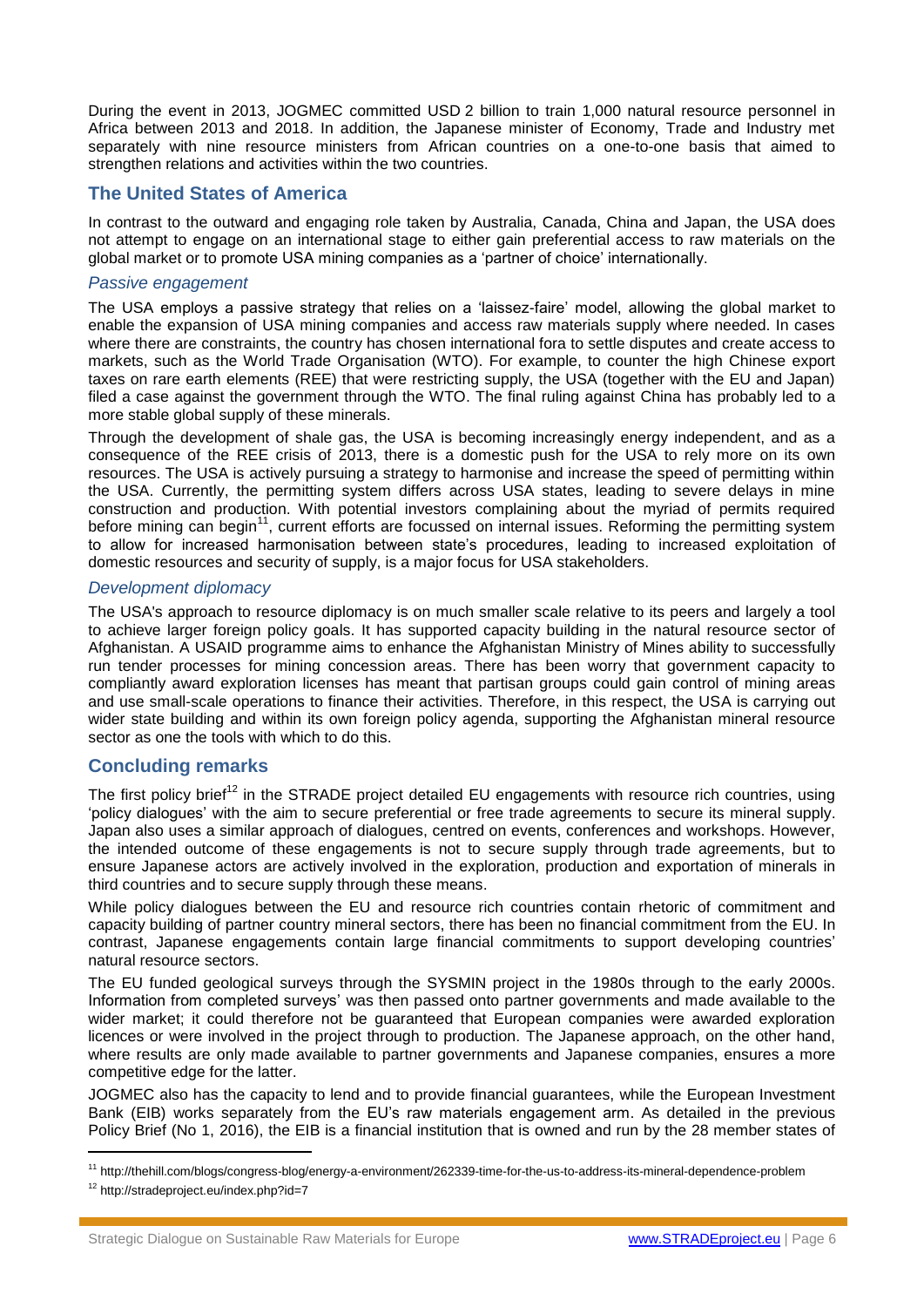the EU. It has expressed interest in financing mining projects, having financed thirteen projects between 2000 and 2010. However, unlike the facility provided by JOGMEG, the EIB does not provide financing or financial guarantees solely to European companies.

Subsequent deliverables under STRADE will explore whether the relationship between the EIB and the European Mining Industry can be strengthened and whether the EIB can become a more specialised lending institution that prioritises the European mining industry.

Australia and Canada's strategy of supporting their companies abroad, and exporting their experience and expertise is based on promoting an image of an advanced mining economy and therefore the authority to advise developing countries on how best to manage their own sector. Presently, the EU is not viewed, or promoted, as an area of mining excellence and therefore would struggle to emulate Australian and Canadian model.

Australia supports its companies abroad by selling the Australian industry as the partner of choice, an approach the EU has not taken. There are areas where the EU is seen as being incredibly advanced, namely mining equipment and R&D, where it could consider similar interventions to further its reputation.

China and the EU have different historical relationships with the African continent. China has always promoted the potential of the African content in business partnerships and has not intervened in domestic affairs, whilst most traditional development partners, such as the EU and the USA, have pursued development assistance alongside intervention in domestic policy.

Currently, the EU's external engagement is quite similar to the USA's in terms of not seeking an active role in creating enabling conditions for its private sector to expand abroad and relying on market forces to do this. However, as various other models have been explored in this policy brief, the EU could look towards the Australian, Canadian, Chinese and Japanese approaches to further the development and expansion of its mining industry abroad and relieve concerns about securing a sustainable supply of raw materials into the EU.